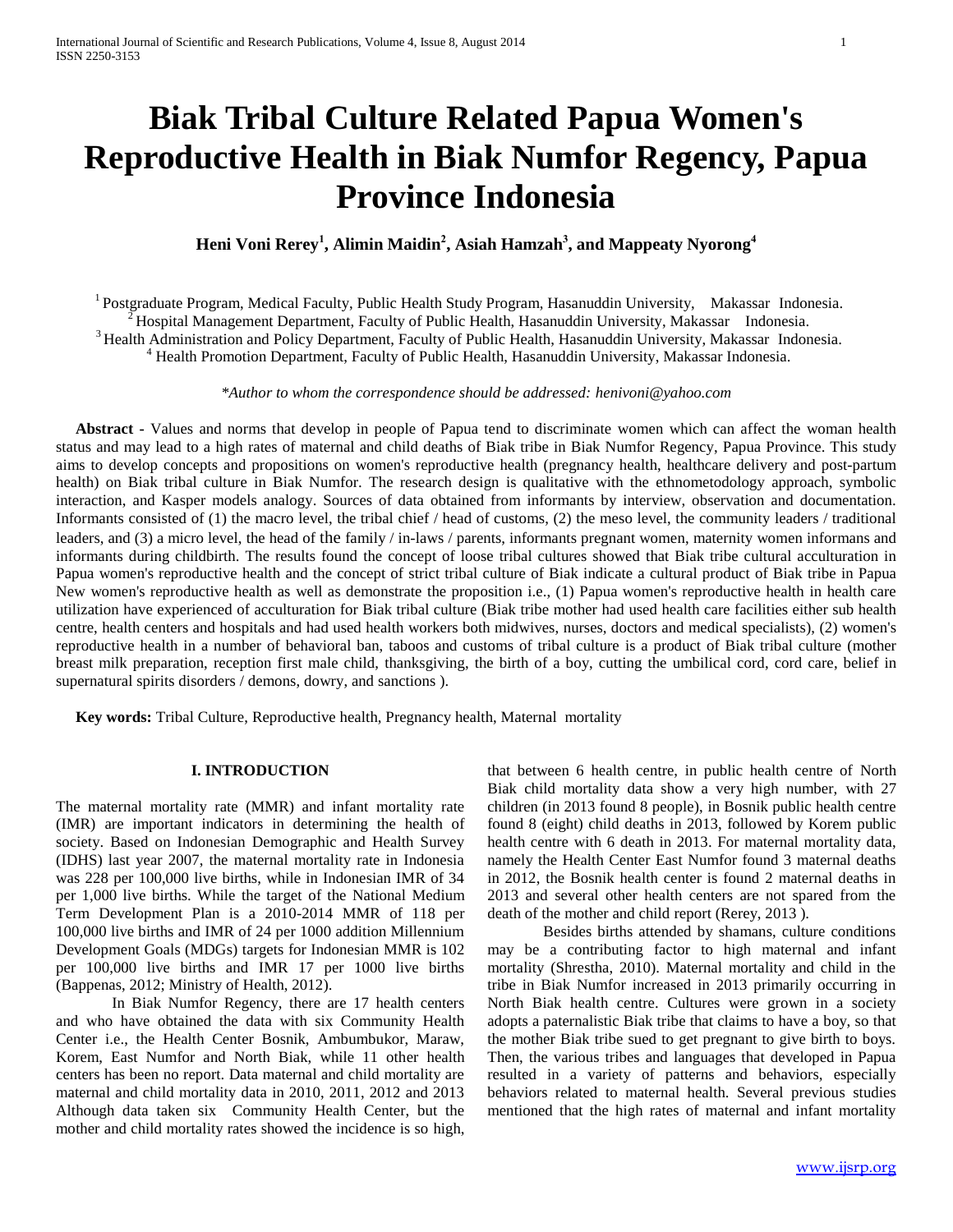caused by local cultures that inhibit maternal health behaviors (Anderson, Nicklas, Spence, & Kavanagh,2009).

Culture plays an important role in maternal and child health efforts because culture can inhibit pregnant women to access health services and give full attention to her pregnancy. Research by Raleigh et al. (2010) concluded that ethnic minorities, pregnant widow and a young age that causes a delay in accessing health services, increasing the risk of childbirth complications. This condition can be caused by stigma and lack of culture in supporting maternal and child health (Anderson et al., 2009). Cultures were grown in Papua concerning women experience discrimination. Poly, Abubakar, and Bulkis (2012) conducted an analysis related to the culture of Papua that the job is a matter of women, men go hunting, fishing, or lazing. Violence against women in Papua is a real condition uncontested. This situation requires an effort of encouragement, advocacy on women in gender equality efforts (Poli et al., 2012). Feminist theory associated with equality of power in the household so that violence tends to be done by a man (Sanggenafa, 1993). Based on several previous studies found that community characteristics may affect the status of maternal health outcomes particularly perinatal community. Factors such as the status of community socioeconomic status, acceptance by the community and the health care of the individual factors alone such as education level and family socioeconomic status (Stephenson & Tsui, 2003). Regulation provided by local government may affect maternal mortality. Lack of regulation led to maternal cases can be dealt with quickly and appropriately (Baden, 1996). Other determinants, behavior chosen later adopted by most of the people who formed the norm and in turn regulate people's lives. If the behavior was considered to be the best health, then adopted as the norm. These norms regulate people's behavior or the behavior of women's health be adopted by the community (Sudarma, 2008).

#### **II. MATERIALS AND METHODS**

#### **2.1 Research Area**

Research was conducted at the location of Biak Numfor, the unit of analysis is at the macro-level informants, meso and micro. Determination of informants is composed of informants purposively macro, meso and micro. Because the goal of this research is the phenomenon of women's reproductive health behavior, then the selection of informants was based on subjects who mastered the problem, have the data and are willing to provide the data. As consideration Biak Numfor because of the culture of Biak tribe was in Papua, based on the high number of maternal deaths (maternal mortality, maternal mortality and maternal mortality childbirth) and the high number of child deaths (neonatal mortality, infant mortality and death Toddler ). This type of research in terms of research objectives, the format included in the qualitative research, which describes a phenomenon of the problems that occurred on the reproductive health of women in Papua, then connected with the source of the problem, to confirm the informant ethnometodology macro paradigm, symbolic interaction, the model analogous Kasper. This study describes a particular characteristic of a phenomenon, is used to obtain a predictive indicator, look for the findings in this study of the phenomenon of women's reproductive health in Papua.

#### **2.2 Time Research**

The study lasted for approximately one year, that is between the months of November 2013-February 2014.

#### **2.3 Types of Research**

This research uses a qualitative research design with a set of phenomena by looking for meaning similarity of their subjective individual against actions that should be disclosed (Son & Shri, 1985). To see reproductive health issues in ethnic Papuans used ethnometodology approach (Garfinkel & Harold, 1967), symbolic interaction approach and the approach analogy model (Kasper & Anne, 1994). In this study used the paradigm of the third: then synthesized separately with each of the main function. Paradigm used in connection ethnometodology researchers attempt to determine the meaning of the symbol are released on average families (parents / in-laws / husband) in the case of female reproduction. The use etnometodologik paradigm is the basis for capturing behavior that is normative (the consequences of such behavior is a pattern of behavior, and thus "should be lowered between generations" which means the results of culture or cultural products). Symbolic interaction paradigm is used to determine whether the symbol is located on the behavior of the Biak tribe is patterned symbol (based on a generalized significant others or others).

## **2.4 Source of Informants**

The informants will be selected by purposive sampling based on the context of the cultural structure that includes the macro structure, meso structure and microstructure. At the macrostructure chosen is the chief / head of customs, at the level of messo are community leaders / traditional leaders who have standing under the macro level. At the micro level selected informants who have a case related to the context of the research informants of the head family / in-laws / parents, pregnant women informants, and informants laboring women during childbirth.

#### **2.5 Research Instruments**

The main instrument in this study are: 1) The researcher's own; 2) Guidelines for the interview; 3) Notes field and; 4) Camera. According Moleong (2008) that in qualitative research, researchers in addition to acting as research manager also cannot be replaced by other research instruments, as was done through questionnaires and so on. The involvement of the researcher as the main instrument is a physical and mental capacity when observing, asking, track, understand, and then abstracted, becoming an important tool in the research process.

#### **III. RESULTS AND DISCUSSION**

#### *3.1 Understanding and Health Care Pregnancy of Biak Tribe*

**a. Knowledge of pregnancy in Biak tribe Numfor.**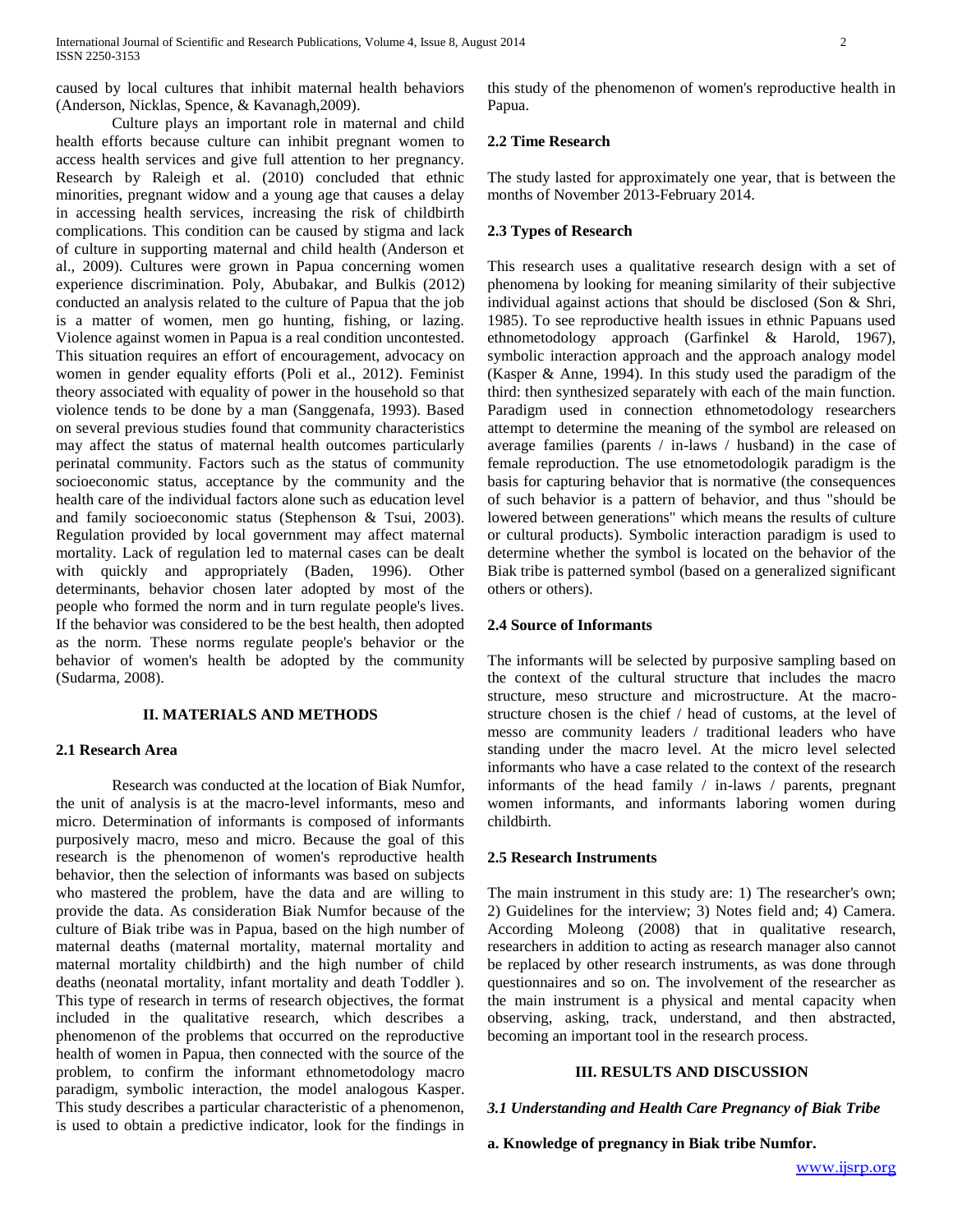Pregnant women in Numfor Biak tribe know pregnancy based on symptoms alone were observed by pregnant women, among others, have missed a period and nausea and vomiting, followed by the results of the pregnancy itself, in doctors and health centers (informant Lhy, Sa, Pe, Ri, Kr, ay, Se, Pm, Li, Tr, Mk, Fi, Me, Ad, Myy, Ice, An, Pts, Mn, Bm, San, He). The same knowledge is expressed by a husband / parents / in-laws Biak tribe (informant, Vb , Dr, Ror, Hr, Wy, Nk, Mk, Ga, Mew, Hr, Ms, Ym, Mr., Ay, Wy, Mew). Others may not know of the pregnancy period and changes in body or complaints quickly tired (informant, Ak , Hr, Ca, Pw, Tr). The same thing is expressed by tribal communities Biak (informant Ds, Ej).

#### **b. The importance of pregnant women examined Pregnancy**

Mother of Biak tribe stated need for routine antenatal routinely to determine the health and condition of the baby, maintaining the health of the mother and baby, so getting medicine and vitamins, not to check for any abnormalities (informants Lhy, Sa, Pe, Ri, Kr, Ay, Pm, Li, Tr, Mk, Fi, Me, Ad, Myy, Ice, An, Pts, Mn, Bm, San, He). But some are not checking pregnancy because they live on the island that does not exist of assisting health centre (Informant Se). The same thing is expressed husbands / parents / in-laws that are very necessary Biak tribe during their pregnancy (informant Vb, Ak, Dr., Mr., Hr, Ms, Dw, Wy, Tr, Nk, Mk, Ga, Mew, Ms, Ay, Pw , Ym, Ca, Ls) by reason of medically controlled (informant Vb, Dr), the reason of the proximity of the child (informant Ak), to determine the risk of the baby (informants Mr, Ms), for the safety and health of the baby (informants Dw, Wy, Mew, Ym, Ca, Ms, Ay, Pw, Nk), to obtain the drug (informant Tr) and the same as that expressed by the people of Biak tribe (informant, Ds, Ej, Sk), but some others are handled by a shaman (informants Yk).

## **c. Time during their pregnancy check**

Time for Mother's antenatal check Biak tribe was vary, but the examination time begins when the first trimester of pregnancy. Biak tribe mothers during their pregnancy when there is already a slow time of menstruation about 1 month, when they know the pregnancy, gestational age 2 months upwards, when want to get pregnant, check every month, 3 times a month, if you have pain, early pregnancy, after 7 months, since know pregnant, if there are complaints. The same thing is expressed by the husband / parents / in-laws Biak tribe a good time during their pregnancy every month and should be done early in pregnancy as well as during pregnancy (informant Vb, Ak, Ror, Hr, Ms, Mr, Mk, Sk, Wy, Tr, Ga, Mew, Ms, Ay, Pwca, Dw, Ym, Ls). The same thing is expressed by tribal communities Biak (informant Ds, Ej), but there is still the healer child during their pregnancy (informant Yk).

#### **d. The frequency of antenatal care for mothers Biak tribe**

Biak tribe mother's desire for very high antenatal maternal expression Biak tribe desires examination found that more than recommended, the doctor's examination at 8 times to determine the growth and development of children and early

pregnancy examination, with varying frequency, which is 4 times the check, check 3 times, 3 times 1 month, 1 week one time, depending on the doctor, 1 month 1 time, 2 months. The same thing is expressed by the husband / parents / in-laws is very important that the Biak tribe during their pregnancy that began menstruation can not (informants Ak, Dr) which checks can be carried out every month (informant Vb , Ga, Mew, Ca, Ms, Ym, Pw , Wy, Dw, Ay) no later than within 2 or 3 months has been to conduct the inspection (informant Vb) to determine healthy development of baby and mother. But there are informants husband / parents / in-laws Biak tribe stating that the examination conducted over 6 months (informants Mk). Meanwhile, according to tribal communities Biak on the frequency of pregnancy should be done every month (informant Ds, Ej) The following interview excerpt is in accordance with the above study is "It's been 2 times Check new. PHC also a community service center more specifically mothers; baby uh mean pregnant mothers. This means that the mother can control baby health. I do not have time to health centre because I work so, family did (informant Hr).

## **e. The frequency of antenatal mothers who've done Biak tribe Numfor**

Pregnant women of Biak tribe has checked the pregnancies varies with the difference places too. Like in doctors and medical specialists for a complete tool, not queued / a quick check and there are midwives in the antenatal of Pustu, health centers, and there is no check pregnancy because of administrative difficulties. According to the husband / parents / in-laws pregnant women checking frequency range 1-7 times (informants Ak, Ror, Tr, Hr, Ay, Ca, Dr, Ms, Dw, Nk, Ga, Wy, Ym, Mew, pw), but there is also no examination (informants Sk). The same thing expressed to public about the frequency that is done every month which can be checked at the doctor's practice, doctors and midwives (informants, Ds Ej), but there is also no antenatal (informant Yk).

## **f. Examination frequency of pregnant women who had done by mother of the Biak tribe**

Examination of the mother obtained Biak tribe is TT1,2 immunization, USG, body weight, measure blood pressure, HPHT, LILA Check, blood tests because fear from malaria, height measurement, blood pressure measurement, can drug test the baby's heart, HB, measuring weight, HIV examination, get vitamins, milk pregnancy, (informants Lhy, Sa, Pe, Ri, Kr, Ay, Se, Pm, Li, Tr, Mk, Fi, Me, Myy, Ice, An, Pts, Mn , Bm, San, He) and there was not served because of administrative requirements (informant Ad). According to the husband / parents / in-laws) that examination of pregnant women in Biak tribe is USG, injections, medications abdominal examination (informants Vb, Dw, Nk, Ym), complete blood count in health centers (informant Ak, Ga). The same thing is expressed by the public that the investigation is the mother of Biak tribe received from health workers are ultrasound, physical examination and drug delivery iron tablet, weighing (informants Or, Ej).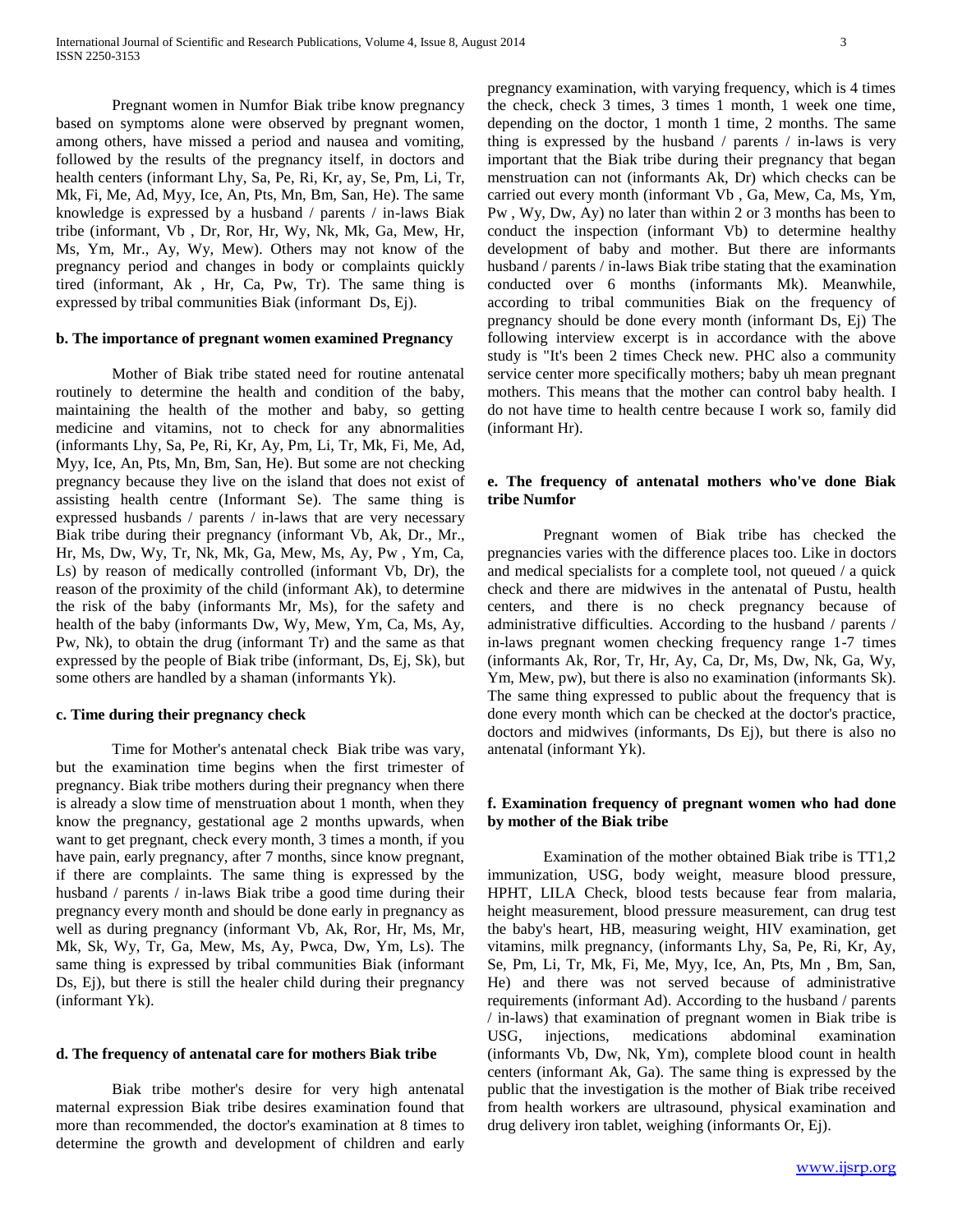#### **g. Examination of maternal Care Biak Tribe**

Pregnant women of Biak tribe perceive good service at the health center, the officer works fine, friendly, not rude and there are several informants services not long and did not do the tests because there is no midwife (informants Lhy, Sa, Pe, Ri, Kr, Ay, Pm , Li, Tr, Mk, Fi, Me, Myy, An, Pts, Mn, Bm, San, He). According to the father (husband / parent / in-law) Biak tribe of officers for services rendered during their pregnancy that good service, fast, complete (informants Vb, Hr, Nk, Ror, Dw, Wy, Sk). The same thing is expressed by the people of Biak tribe that health workers serve well (informants Sk, Ej). But there are informants who claimed not served well (informants Ay, Tr, Wy, Sk). Interview excerpts below in accordance with the above study are as follows:

## **h. Distance to health facilities according to the mother of Biak Tribe**

Mother of Biak tribe perceive that the distance to health care, where some informants stated that the distance between home and remote health facilities (informants Lhy, Sa, Ad, Myy). The same thing is expressed by the husband / parents / inlaws that pretty much means health care for those who live in the Islands (informants Ms, Sk, Ay). However, some informants stated that distance to health care facilities close (informants Pe, Ri, Kr, Ay, Se, Pm, Li, Tr, Mk, Fi, Me, Ice, An, Pts, Mn, Bm, San). The same thing is expressed husbands / parents / in-laws Biak tribal health care facilities that distance is pretty close and can be reached which can be reached by two-wheelers and fourwheeled vehicles (informants Vb, Ak, Dr, Ym, Ca, Ls, Ror, Wy, Tr, Nk, Ga, Pw, Mew, Dw). Disclosed in accordance with the tribal community Biak on distance to health care facilities are close and can be reached (informant Yk, Ds, Ej).

#### **i. When the service of health care facilities**

According to the Ministry of Biak tribe pregnant women in health-care facilities good and fast (informants Lhy, Sa, Pe, Ri, Kr, Ay, Se, Pm, Li, Mk, Fi, Me, Ad, Myy, Ice, An, Pts, Mn , Bm, San, He). Disclosed in accordance with the husband / parent / inlaw Biak tribe feasibility of health care facilities that are complete with great care from health workers (informants Vb, Dr, Hr, Dw, Tr, Sk, Ym, Ls, Ay). But there are informants stated that the long wait and in the narrow room (Informant Tr). The same thing is expressed by the husband / parents / in-laws Biak tribe that still there are some facilities that need to be considered for procurement (informants Ak, Wy), including the need for health workers (informants Ak, Wy, Ms) as well as the cleanliness of the room (informant Mew). The same thing is expressed by the people of Biak tribe that time services in health facilities (PHC) has not been as expected because the facilities are not well established (informant Ds).

#### **j. Sources of information health checks for pregnant women Biak Tribe**

Mother of Biak tribe knows antenatal check information from the doctor, a first examination in the hospital, from the midwife, nurse (informants Lhy, Sa, Pe, Fi, Ice, Pts, He) and of the family as relatives (informants Pm), from the parent (informants Ri, Pm, Mk, Fi, Ad, Myy) and to know the information of nurse in health centre (informant I), from health centers (informant An, Tr). According to the husband / parents / in-laws Biak tribe about pregnancy resources obtained from the medium of television and reading books (informants Vb, Tr, Dw), extension of health centers by health workers (informants Ak, Dr, Ror, Wy), from the family and relatives (informants Hr, Ms, Ca, Ls). Meanwhile, according to Biak tribal communities that the source of information about the medical examination is of cadres, midwives and nurses (informants Sk, Ds, Ej).

#### **k. Antenatal care infrastructure by Biak tribe**

According to mother of Biak tribe that complete infrastructure including a 4-dimensional ultrasound (informants Lhy, Sa, Pe, Ri, Kr, Mk), the tool is still good (informant Ay, Se, Pm, An, Mn, Bm), nurse explained well (informant San), room and good ventilation (informant Myy), sufficient tools (informants Ad, Me), good service, friendly. Pursuant expressed by tribal communities Biak (informant Ds). However, there are some complaints that the small room informants (informant Li), the problem room was dirty, bathroom water is not available, a janitor is not active (informants Mn, Ay). The same thing is expressed by the husband / parents / in-laws that are still there are some tools that are still lacking and need to be held and observed hygiene facilities (informants Ak, Dr, Ga, Mew).

## **3.2 Preparation of breast milk during pregnancy (the traditional way: food / drink / potions)**

According to the pregnant women of Biak tribe that for breastfeeding preparation follow the advice of doctors and parents, namely the consumption of boiled vegetables and fresh fruits, fish for brain growth in children, eating green bean porridge to children bushy hair and eat eggs, plenty of rest, vegetable boiled spinach, taro, pumpkin vegetables (informants Lhy, Sa, Pe, Ri, Cr, Pm, Li, Fi, Me, Pts, San, An, Mn). Some informants stated eating katuk vegetable (informants Se, Li, Mk, Ice, An), vegetable pumpkin (informants Tr, Mk, Fi), but there is also a prohibition should not eat fish (informant Li). The same thing is expressed by the husband / parents / in-laws Biak tribe that breast milk preparations (public trust) is to consume food legumes, vegetables (boiled vegetables, spinach, leaf undershorts, cabbage, carrots, sweet potatoes), taro, peanut fruit and vitamins (informants Vb, Dr., Mr., Wy, Tr, Nk, Mk, Sk, Ga, Mew, Ay, Ym, Ls), the stem and the stem barapen taro (informants Ak). Pual appropriate expression Biak tribe community (informants Yk, Ej).

## **3.3 Public confidence for preparation before delivery (which should be eaten: Food / beverage/ herb / other)**

According to pregnant women of Biak tribe, many restrictions during pregnancy for the safety of mother and baby during labor. The ban was about not wearing a necklace, should not be sitting in front of the door, should not be hanging towel in the neck (informants Pm, Myy, San, Ice, Mn), when out of the house in the clothes pin plug, if it sits there should be no passing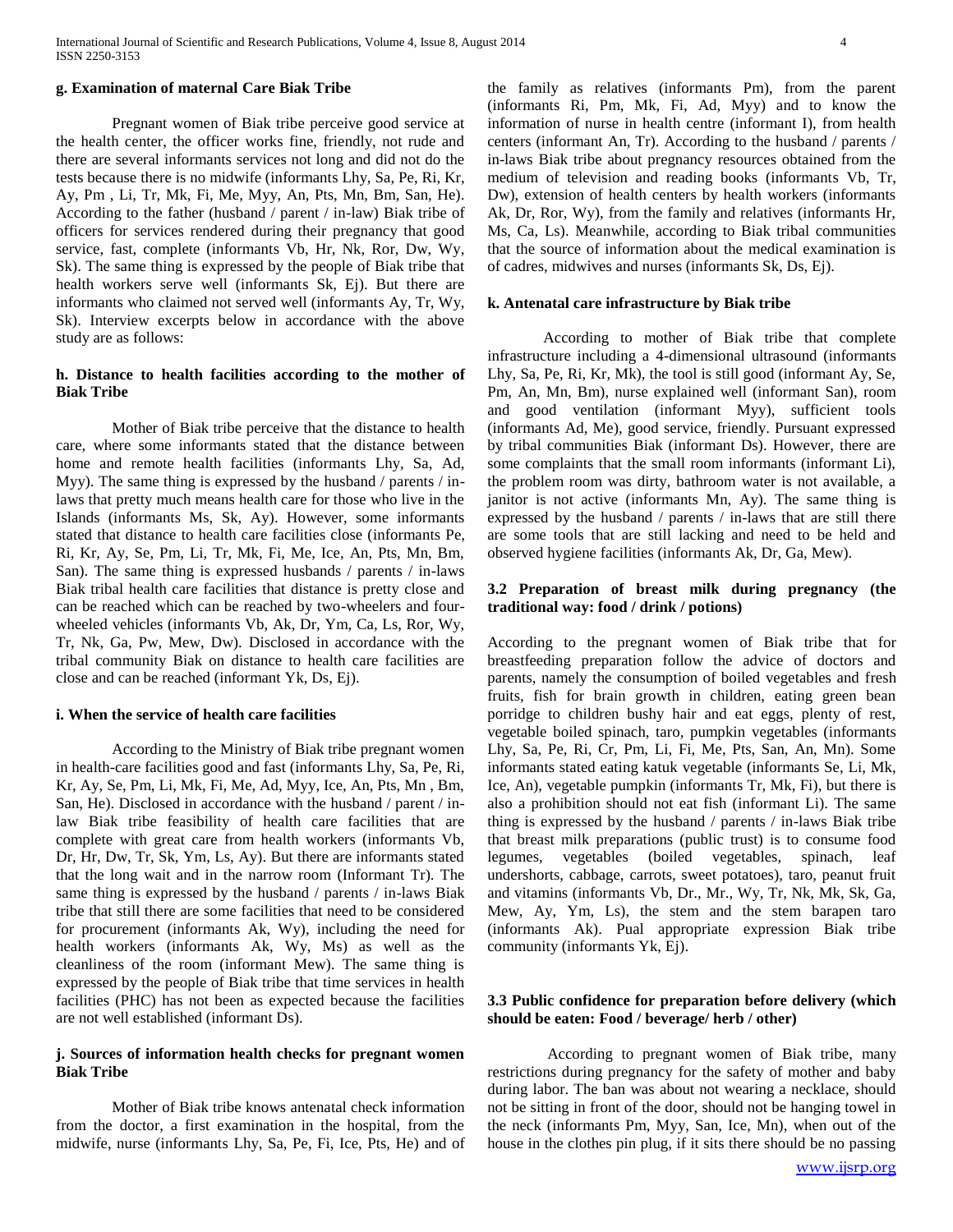behind (informant Myy), get up early morning walks so strong do not be lazy, do not work hard, the prohibition of drinking ice water and not eating spice food much, the prohibition of eating octopus, (informants San, Mn), ban drinking hot, ban eatingspicy foods (informant Ice), the prohibition of bitter papaya leaves, (informant An), night curfew (informant Pts). In addition, if the first child was a special family all together to solve problems that may exist within the family in order to be completed so that it can smooth the process of giving birth. Water use for praying become a phenomenon for pregnant women Biak tribe (informants Mk, He). Preparation before the birth, according to public trust (eating / meat / other) disclosed in accordance husband / parents / in-laws Biak tribe must resolve the problems or issues with the family and the various prohibitions or restrictions shall not be Biak tribe mothers, dowry-related customs must be completed (informants Ror, Ak, Ak, Hr, Ms, Mew, Ay, Pw, Ca), consume boiled vegetables, vitamins, taro, spinach (informant Sk) and prayer (informant Mr). Meanwhile, according to community leaders / chiefs / traditional leaders / religious leaders / midwife / cadre Biak tribe for the preparation of a salt water bath before delivery and praying to God (informant Or, Sk, Ej).

## **3.4 Special protection to pregnant women (immunization / food / drink / potions)**

Protection of pregnant women according to maternal of Biak tribe starting from the use of health services to the things that are considered traditionally hereditary. Such protection like immunization that have been able come from doctors (informants Lhy, Sa, Ri, Se, Li, Mk, Fi, Me, Myy), eat vegetables (informants Pe, Kr), vitamin drugs (informant Ri), wear *feneti* and onions red (informant Ay), cumin white metal bracelet (informant Mk), do not eat greasy foods (informant Ice), should not be sitting in front of the door, should not be hanging towel in the neck, should not the night, during pregnancy should not kill the cat, a lot of praying, must not speak no good, must not grudge (informant An). The above is in accordance with the expression of the husband / parents / in-laws that protection to pregnant women Biak tribe is to utilize health services such as immunization, medications / vitamins from the health center for antenatal care and IHC (informants Ak, Ror, Dw, Wy) and various restrictions that are believed to interfere with the mother and the unborn fetus, various restrictions on food (informant Dr, Hr, Ms, Tr, Sk, Ga, Ay, Ca). The same thing appropriate public expression of Biak tribe that special protection to pregnant women Biak tribe is by wearing a pin on clothes and bathing sea water (informant Or, Ej).

## **3.5 Traditional Ceremony for safety for both mother and fetus.**

According mother Numfor Biak tribe that salvation plan for pregnant women after childbirth is under in the church in order thanksgiving and eating by using a large plate (informants Sa, Cr, Se, Myy, Bm). Besides that, especially for the first child (boy) all the family together and pray, welcome first child, had to bathe in the plate (informant Li, Tr). Some wear behavior when

bleeding is to use traditional medicine, such as the distance and coconut oil leaves directly attached to the stomach and back and then wrapped with cloth (informant Ice).

Safety of mother and child (traditional ceremony) according to the husband / parent / in-law Biak tribe with thanksgiving and prayer, various behaviors shown to repel spirits which can harm the mother and her baby (informants Vb, Ls, Ak, Dw, Wy, Pw) , resolve issues / problems in the family (informant Ror), the customary dowry settlement (informants Sk, Ga). While the ceremony congratulations to the mother and fetus are traditionally according to tribal communities Biak is the customary three days should not be out of the house, thanksgiving after seven months of age (informants Yk, Ej).

## **3.6 The behavior of the husband during pregnancy (prohibition / restrictions / special rituals)**

According to the Biak tribe mother that her happy husband's behavior, and support and meet the demands of pregnant women (informant Sa, Fi, An, Pts, T, San, Tr (informant Ice, Pts, Bm, San, Kr). Husband Treatment helps pregnant women (informant Pe, Se, Ad, Myy, An, San) as well as the restrictions of the husband where the husband and wife forbids a night out, out of the house wearing a pin on clothes, wear loose clothing such as nightgowns (informants Lhy, Ay, Me, Ri), prohibition should not wear necklaces, sitting in front of the door prohibition, the prohibition should not be hanging towel in the neck, should not kill animals (informant Pm), reprimands from the husband when a lot of sleep, eat a ban stingray (informants Mk), the prohibition of eating RW (informant Mn). Behavior father (husband / parent / in-law) during pregnancy (prohibition / restrictions / special rituals) according to the husband / parent / in-law by giving attention to the mother tribe of Biak and various behaviors kill animals and prohibition of behavior (informant Vb, Ak, Ror, Hr , Ms, Dw, Tr, Sk, Ga, Mew), a variety of dietary restrictions (informant Wy). Appropriate expression of Biak ethnic communities that the husband's behavior during pregnancy is prohibiting pregnant women with various prohibitions and restrictions that may interfere with the health and safety of mother and child (informants Yk, Or, Ej)

#### **3.7 The desire for the gender of her child to be born**

Mother of Biak tribe addressing child will be born diverse, multiple birth mother wanted a boy (informants Pm, Sa, Se, Mk, Fi, Ad, Myy, An) in accordance with the wishes of the husband / parents / mother-in-law against pregnancy Biak tribe expecting the birth of a boy (informants Ak, Wy, TR, SK, GA, MS, YM, CA, LS) and wanted a daughter (informant Lhy, Fe, Ri, Ay, Tr, Me, Ice, Mn, Bm) according to the expression of the husband / parent / daughter-in-law who wants (Mk informant, Mew, Ay, Pw) and are not concerned about the gender of the child was born (informants Kr, Pts, San, He) which is also in line with the phrase husband / in-laws that do not have to boys / men or women received (informants Vb, Dr, Ror, Hr, Dw) and in accordance with the expression of the people that men and women the same (informants Sk, or, Ds, Ej). The following interview excerpt is in accordance with the above study where the birth mother wanted Biak tribe boys. "This pregnancy is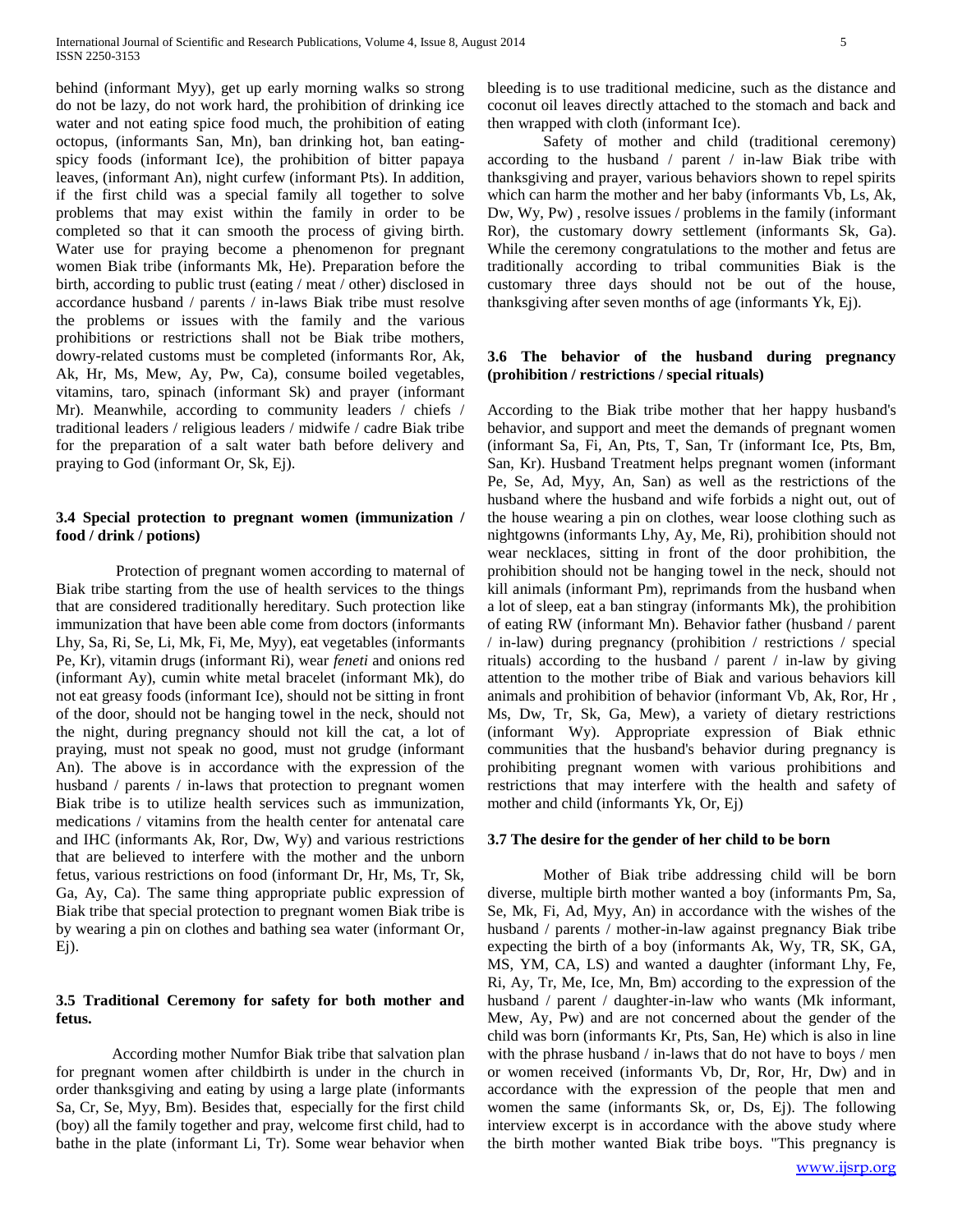wanted boys but thank God it can be boys. If the special Biak is boys because land inheritance was indeed aspire male name, it is also necessary for the clan boys so family is preferred boys but now where the Lord had given thanks provide it, if from husbands everywhere are important healthy "(informant Mk)

## **3.8 Penalties are given to the mother when the child is born gender does not match the expectations of the family / community / cultural**

According to the mother of the Biak tribe sanction given to the mother when the child is born gender does not match the expectations of the family / society / local culture that even though the birth of a child as a thing to be thankful for (informant Lhy, Sa, Pe, Ri, Kr, Ay, Se , Pm, Tr, Mk, Me, Ad, Myy, Ice, An, Pts, Mn, Bm, San, Vb, Hr, Ms, Dw, Mr., Wy, Tr.Nk, Mk, Sk, Ay, Pw, Ym , Ls).), but there is a series of customs to be resolved, namely the existence of customary bring cloth and pay dowry (informant Li) and according to the husband / parents / inlaws that sanction given to the mother when it is not in accordance with the wishes of the family / tribal culture Biak found that should give birth again to give birth to a boy who is affected by the amount of dowry or marry another woman or cheating (informants Ak, Ror, Ga, Ca). This is consistent with the public expression of Biak tribe that demands for continuous to give a born to obtain boys as the successor of the clan and is influenced by the amount of dowry paid (informant Yk, Or, Ds, Ej).

## **3.9 Understanding Delivery and Mother Delivery Service of Biak tribe**

## *a. Knowledge of symptoms, maternal delivery of Biak tribe.*

Knowledge of the symptoms of commencement of delivery according to maternal Biak tribe was the emergence of pain from the age of 8 months to 9 months of pregnancy with no signs of contraction, there are patches of blood, abdominal sense mules, marks the birth canal with a mixture of blood and water from the known midwife and parents (informants Ms, Ei, Pr, Iy). In accordance with the knowledge of the husband / parent / inlaw) as well as knowledge about childbirth is through the symptoms of pain, blood out interfering lenders (informants Ms, Ej, Ar, Msm).

#### *b. Where do labor of delivery maternal*

Biak tribe mothers deliver at the hospital because it's close and good (informant Ms, Ei, Iy) in accordance with the expression of the husband / parents / in-laws that the mother tribe of Biak tribe do deliveries are in hospitals because of its proximity, service and good hygiene (informant Ms, Imm), but there is a birth at home with the help of a nurse (informant Iy) in accordance with the expression of the husband / parents / in-laws that chose home birth because of lack labor costs (informants Ir, Msm)

## *c. The distance from home to the place of delivery according to maternal Biak tribe*

According to the mother of Biak tribe that distance from home to the place of delivery "close can be reached by public transportation (informants Ms, Ei, Pr, Ed, Iy) in accordance with the expression of the husband / parents / in-laws that the distance from home to the place of delivery is close and accessible (informants Ms, Imm, Imm, Msm) and in accordance with public expression (informant YK, DS, EJ).

## *d. Service time at the health center*

Service time at the health center according to Biak tribe mother is nice, runs well (informants Ms, Ei, Pr, Ed) in accordance with the expression of the husband / parents / in-laws (informants Ms, Imm, Ir, Msm) and in accordance with the expression of the public that service in good health center (informants Sk, Ej) but ministry officials are still angry (informants Ei, Iy).

## *e. Midwife services and infrastructures facilities available*

Midwife services and infrastructures facilities available according to mother Biak tribe is good and satisfactory service, sterile instruments, dealt doctor (informant Ms, Ei, Ed, Iy) in accordance with the expression of husband / parents / in-laws Biak tribe that building and appliance -good electric (informant Ms, Imm, Ir)

#### **3.10 Cutting the umbilical cord (Special rituals)**

Cutting the umbilical cord (Special rituals) according to the Biak tribe that when a mother gave birth in the hospital attendant / midwife were cut by using modern tools (informants Ms, Ei, Ed, Iy) in accordance with the public expression (informants Ms, Imm, Ir), but in Numfor sometimes use bambo, sharp continue to cook in the usual sterile water and soak (informant Pr) in accordance with the public expression of Biak tribe that for the birth at home is still cut with a sharp cut bamboo and soaked in hot water (informants Yk, Ej).

## **IV. Research Implications**

Culture is something that is strong and stable, but the culture is never static. Cultural groups face the continuous challenge of strong influences, such as environmental upheaval, plague, war, migration, flooding, and the growth of new technology. As a result, cultural change and evolve over time (Luckmann, 1999). Change in a positive direction will continue to occur from time to time and this change is very helpful for the improvement of women's reproductive health. All cultures have beliefs about illness and health are derived from their point of view is passed on from generation to generation, which is based on the view held by a group (Samovar, Porter, & McDaniel, 2010). However, despite the strong and stable culture, culture is never static. Cultural groups face the challenge of continuous strong influence. As a result, cultural change and evolve over time (Luckmann, 1999). Changes in the culture have consequences on the changes that have implications for theoretical and practical implications. But while some aspects of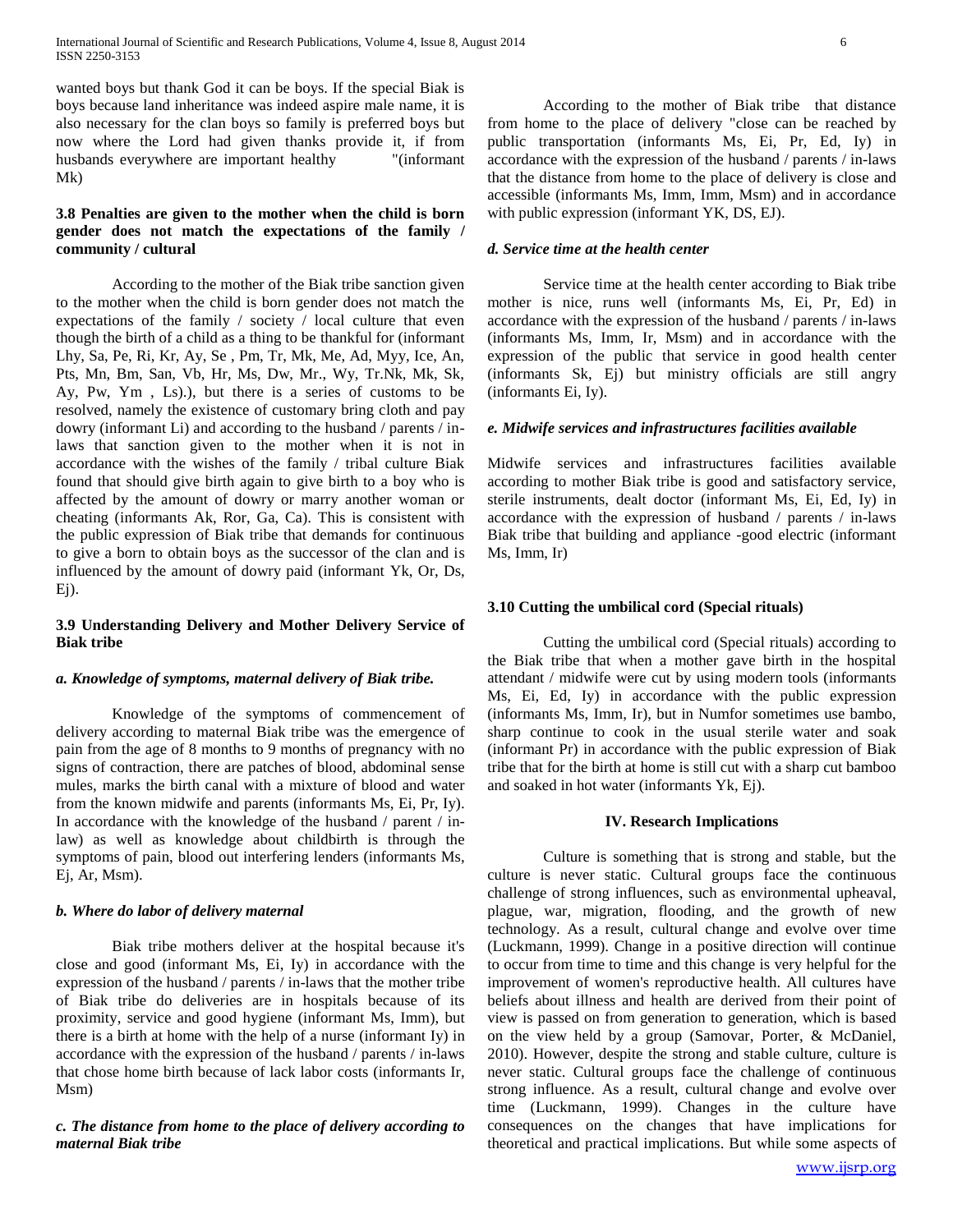culture change, the structure of a strong culture reject major changes (Samovar et al., 2010). Culture does not seem to change at a certain level and the only change from the surface (Beamer & Varner, 2001).

 Influence on women's reproductive health findings that maternal mortality as influenced by particular ethnic culture as a social explanation (Munro et al., 2004) as well as health care, where there are various prohibitions and restrictions should not eat or do not eat oily fish. It is clear that the culture of reproductive health closely and loosely influenced by culture.

## **V. CONCLUSION**

it was found a loose Biak tribal culture to the utilization of health services for the health of the pregnancy, post-partum maternal health and maternal health of Biak tribe and found tight culture Biak tribe against various behavioral prohibitions, restrictions and habitual pregnant women, maternity and post partum mothers Biak tribe that affect health pregnancy, maternal health and childbirth health.

Proposition who concluded that the loose tribal culture Biak indicate acculturation Biak tribe in Papua New women's reproductive health and strict culture Biak tribe showed a tribal culture products Biak in Papua female reproductive health, In detail, the propositions are:

- a. Papuan women's reproductive health in the utilization of health services have undergone acculturation to the culture Biak tribe. (Mother of Biak tribe have good health care facilities utilizing sub, health centers and hospitals and health workers have utilized both midwives, nurses, doctors and medical specialists).
- b. Papuan women's reproductive health in a number of behavioral prohibitions, restrictions and customs of tribal culture is a product of Biak. (ASI preparation, reception first male child, thanksgiving, the birth of a boy, cutting the umbilical cord, cord care, belief in supernatural spirits disorders / demons, dowry, and sanctions). At a more general level can be proposed conclusions: Women's reproductive health is based on the tribal culture originated and reproductive health of women can experience acculturation in the utilization of health services.
- c. Each culture can provide distinctive characteristics in women's reproductive health. Point (1) the general conclusions above conclusion explains the fact that the paternalistic culture as part of tribal culture Biak to obtain male offspring as the successor to the clan affects reproductive health in women of Papua. Point (2) the general conclusion that the above describes acculturation or culture may experience changes in health care utilization of the traditional pattern which only utilizes local shaman or other products. Point (3) the general conclusions above explains that a number of good behavior prohibitions, restrictions and habits in women's reproductive health-related beliefs and the beliefs of the tribe.

#### **REFERENCES**

- Anonim. (2012). *Kebudayaan Provinsi Papua*. Papua: Dinas Kebudayaan dan Pariwisata.
- Baden, S. (1996). Challenges to women.s reproductive health: maternal mortality Report prepared at the request of the Social Development Department. *Department for Overseas Development (DFID) UK*.
- Bappenas. (2012). *Laporan Pencapaian Tujuan Pembangunan Milenium di Indonesia 2011*. Jakarta: Bappenas.
- Beamer, L., & Varner, I. (2001). *Intercultural Communication in the Workplace* (Edisi Kedua ed.). New York: McGraw-Hill Irwin.
- Bergström, A., Peterson, S., Namusoko, S., Waiswa, P., Wallin, L., & (2012). Knowledge Translation in Uganda: a Qualitative Study of Ugandan Midwives' and Managers' Perceived Relevance of the Sub-elements of the Context Cornerstone in the PARIHS Framework. *Implementation Science*, 2012, 2017:2117.
- Garfinkel, & Harold. (1967). *Studies in Ethnomethodology*. New Jersey, PrenticeHall,: Englewood Cliffs.
- Målqvist, M., Hoa, D. T. P., & Thomsen, S. (2012). Causes and determinants of inequity in maternal and child health in Vietnam. *BMC Public Health 2012*, 12:641.
- Moleong, & Lexy. (2008). *Metodologi Penelitian Kualitatif*  (Edisi Revisi ed.). Bandung: CV. Alfabeta.
- Munro, S., Lewin, S., Swart, T., & Volmink, J. (2004). A review of health behaviour theories: how useful are these for developing interventions to promote long-term medication adherence for TB
- Poli, W. I. M., Abubakar, M. D., & Bulkis, S. (2012). *Derita, Karya, dan Harapan Perempuan Papua, Pemerintah Kabupaten Jayapura*. Makassar: Universitas Hasanudin Makasar.
- Putra, A., & Shri, H. (1985). *Etnosains dan Etnometodologi: Sebuah Pembanding, dalam Masyarakat Indonesia"*. Jakarta: LIPI.
- Rerey, H. V. (2013). *Data Primer Kesehatan Kabupaten Biak Numfor*. Biak Numfor: Dinas Kesehatan.
- Rijalun, R. (2012). Jenis-jenis Perkawinan (Pernikahan) Adat Biak
- Raleigh, V. S., Hussey, D., Seccombe, I., & Hallt, K. (2010). Ethnic and social inequalities in women's experience of maternity care in England: results of a national survey. *J R Soc*, 188 Med 2010: 2103: 2188–2198. . doi: DOI 10.1258/jrsm.2010.090460
- Samovar, L. A., Porter, R. E., & McDaniel, E. R. (2010). *Komunikasi Lintas Budaya; Communication Between Cultures* (Edisi 7 ed.). Jakarta: Salemba Humanika.